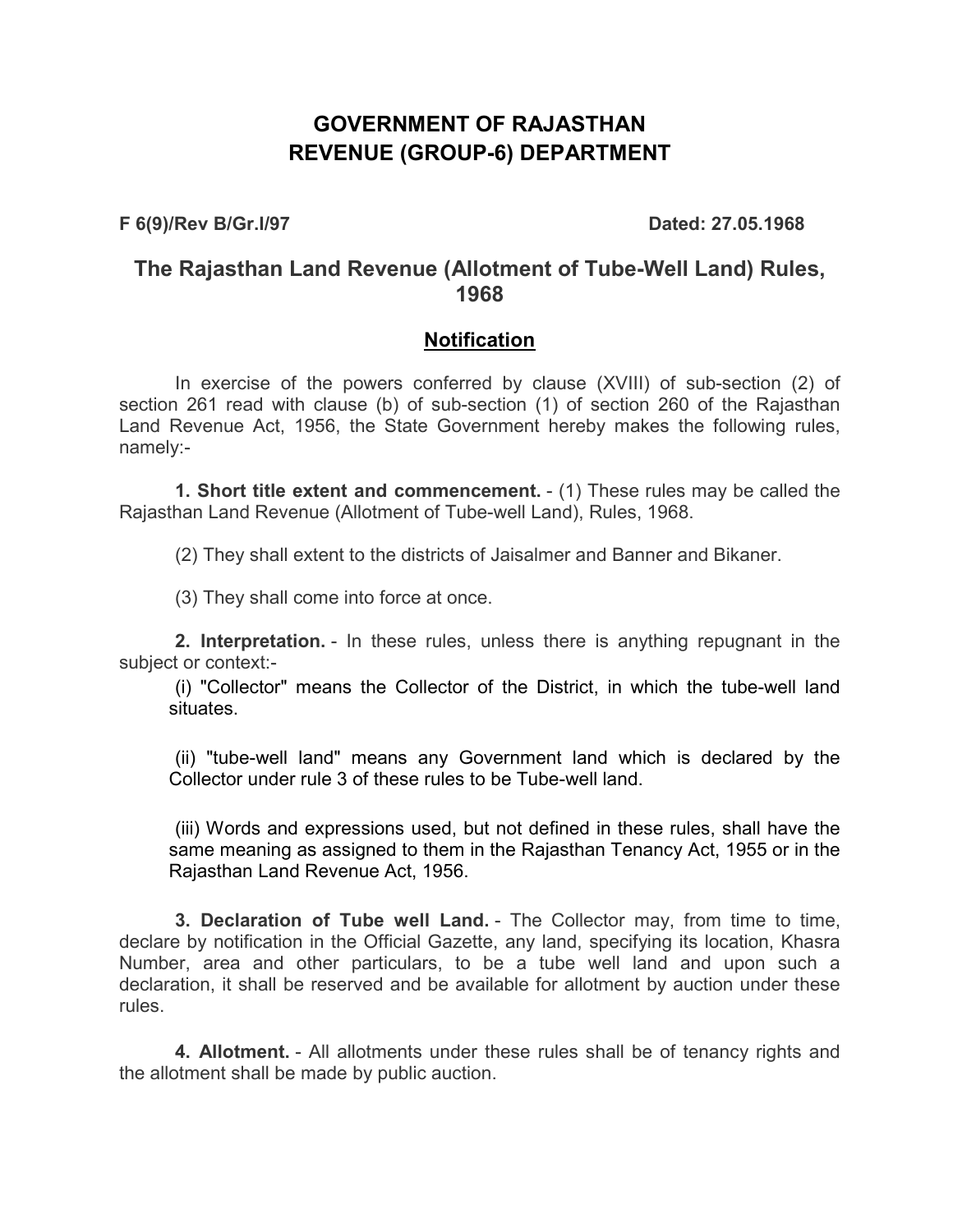**5. Issue of Notice of Allotment of auction.** - (1) whenever, it is proposed to allot any tube-well and the tube-well land, the Collector shall issue a notice of the auction.

(2) The notice shall specify the date and time of auction and shall contain the necessary particulars of the tube well and tube well land to be auctioned and also the terms and conditions of auction. Full details of the tube well and the tube well land can also be obtained by any person from the office of the Collector.

(3) Copies of the notice shall be affixed on the notice boards of the offices of Collector, Tehsildar and Gram Panchayat concerned and also affixed at or near the tube-well land at a convenient place or at some other conspicuous public place in the locality. The notice shall further be published in such news papers as the Collector may decide.

**6. Officer Conducting the auction.** - Public auction for allotment of the tubewell and the tube-well land under these rules shall be held by the Collector or by a Gazetted Officer appointed by him, for the purpose.

**7. Reserve-price.** - The Government shall fix the reserve price of the tube-well and the tube-well land. Such reserve price shall be fixed keeping in view the approximate cost of the land under the command of such tube-well, the cost of construction of the tube-well, its appurtenances and buildings but not the amount of interest on investment made by the Government.

**8. Conditions of auction.** - The following shall be the conditions of auction under these rules:-

- (1) Tube-well land and the tube-well shall be put up for auction in one lot or in several lots and the Collector shall be competent to withdraw any lot or lots from auction without assigning any reason.
- (2) The auction price shall be the reserve price fixed by the Government under rule 7 or the price offered at the auction, whichever is higher.
- (3) No person shall be allowed to bid unless he:-
	- (a) Deposits an earnest money amounting to 5% of the total reserve price of each tube-well and the tube well land in cash. The earnest money shall be refunded on the spot; to the un-successful bidders at the conclusion of the auction,
	- (b) Signs an undertaking that the tube-well land and the tube-well shall be used for the purposes of agriculture only.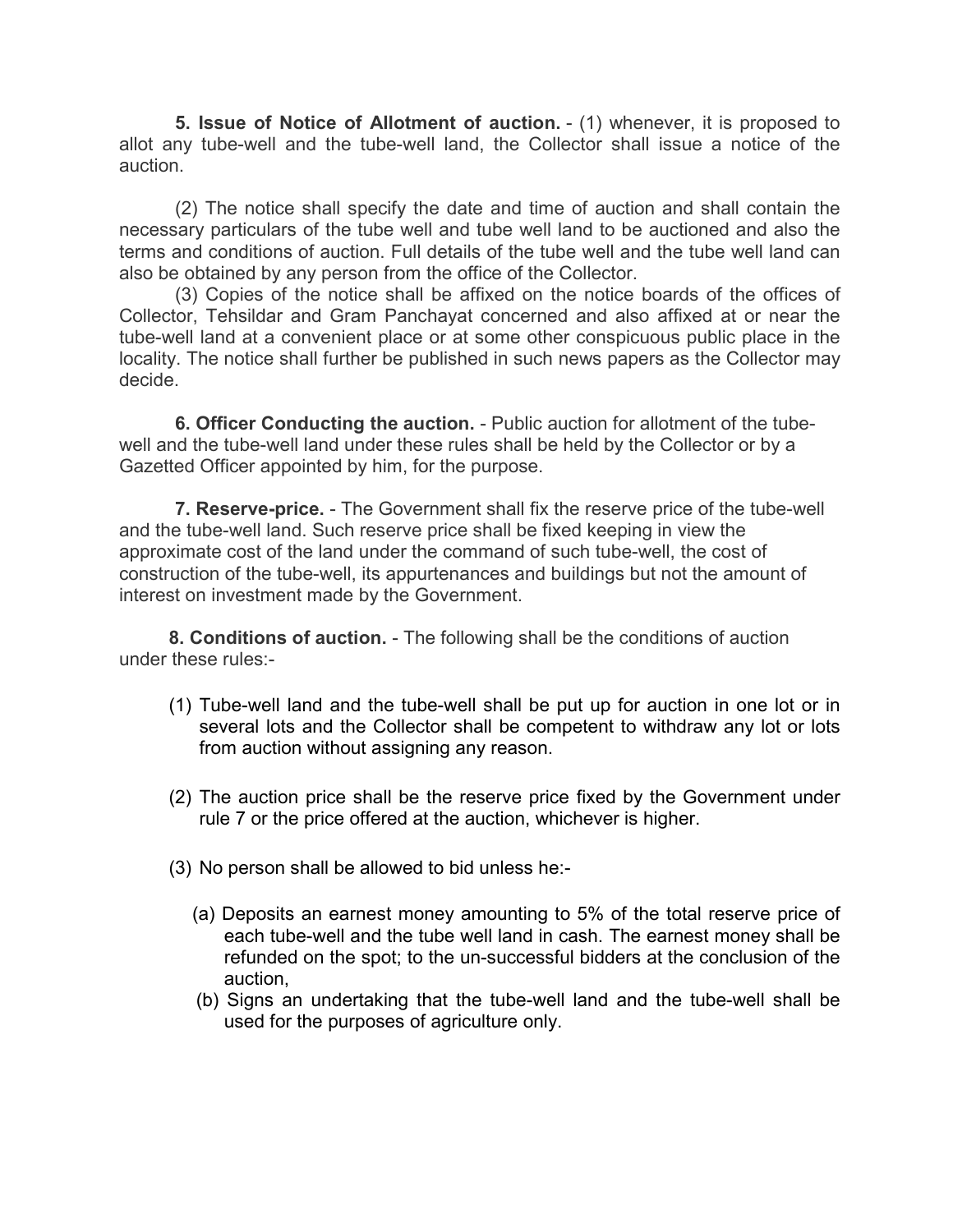- (4) No person shall at any auction, retract from his bid and if any dispute arises, the tube-well land and the tube-well shall be put up to auction again at the last undisputed bid.
- (5) The highest acceptable offer shall be communicated to the Collector and the sale shall not be complete unless the offer is accepted by the Collector and the same is not rejected by the State Government under sub-rule (6).
- (6) The State Government reserves the right to reject any offer within a period of one month from the date of acceptance of such offer by the Collector or to withdraw any tube-well land or tube well from auction at any time before the acceptance of the offer without assigning any reason.
- (7) A sum equivalent to 25% of the auction price shall be deposited in cash by the bidder immediately at the conclusion of the bid, the other 25% of the purchase price shall be paid at the time of delivery' of possession of the tubewell land and the tube-well and the balance shall be paid or deposited in cash or be paid by demand draft on a Scheduled Bank having its branch in Rajasthan within one year from the date of the communication to him of the allotment by the Collector. If the payment is not made in this manner, interest @ 9% per annum will be chargeable on such amount as remains unpaid and in addition, the State Government shall have the power to forfeit the amount received up to that time and to resume the tube-well and the tube-well land without payment of any compensation.
- (8) Should any highest acceptable bidder fail to deposit 25% of the purchase price immediately at the conclusion of the bid, the amount of earnest money deposited by him under sub-rule (3)(a) shall be forfeited to the State Government and the tube-well land will be re-auctioned and any deficiency of price which result on such re-auction shall be recoverable from the defaulting bidder.

**9. Obligation to cultivate.** - (1) The allottees shall be under an obligation to bring two-third of the land under cultivation within 2 year of the allotment and the remaining one-third of the land may be utilised by him for any other purpose connected with agriculture.

(2) If it is discovered at any time that the allottee has failed to cultivate the tubewell and as provided for in sub-rule (1) or that he has used the tube-well or tube-well land for any non- agricultural purposes, the tube-well land and the tube-well allotted shall be resumed by the Collector without payment of any compensation.

**10. Conferment of Khatedari Rights.** - The bidder whose offer has been accepted and who has been allotted tube-well and tube-well land under these rules will hold the same as Gair Khatedar tenant subject to the ultimate conferment of khatedari